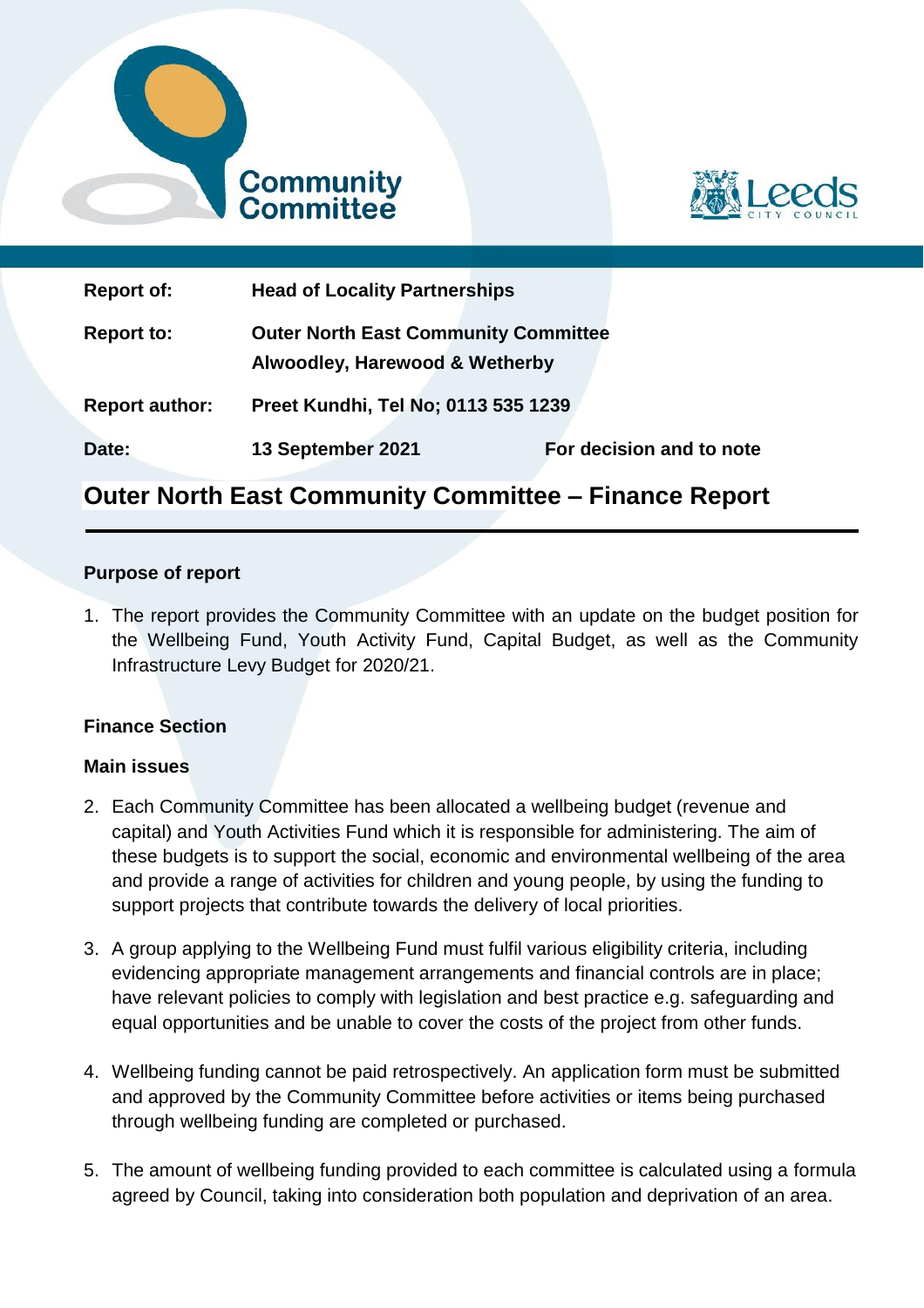- 6. Capital (CRIS) injections are provided as a result of council assets being sold. 5% of the sale price (up to a maximum of £100k) of a council asset is pooled city-wide and redistributed to the Community Committee areas on the basis of deprivation. The Community Committee will receive a new capital injection every 6 months.
- 7. Each Community Committee has also been allocated a Community Infrastructure Levy budget. For each CIL contribution, Leeds City Council retains up to 70-80% centrally, 5% is needed for administration and 15-25% goes to be spent locally. The money will be vested with the local Town or Parish Council if applicable, or with the local Community Committee and spend decided upon by that body. This local money is known as the 'Neighbourhood Fund' and should be spent on similar projects to the Wellbeing Fund (capital).
- 8. In the Outer North East Community Committee this means that the money for the Alwoodley, Harewood and Wetherby ward will be administered by the following parish councils; Aberford & District, Alwoodley, Bardsey Cum Rigton, Barwick in Elmet & Scholes, Boston Spa, Bramham cum Oglethorpe, Bramhope and Carlton, Clifford, Collingham with Linton, East Keswick, Harewood, Scarcroft, Shadwell, Thorner, Thorp Arch, Walton, Wetherby.
- 9. It was agreed that CIL monies for Alwoodley, Harewood and Wetherby wards would be spent in the ward it was generated in.
- 10.Projects eligible for funding by the Community Committee could be community events; environmental improvements; crime prevention initiatives, or opportunities for sport and healthy activities for all ages. In line with the Equality Act 2010, projects funded at public expense should provide services to citizens irrespective of their religion, gender, marital status, race, ethnic origin, age, sexual orientation or disability; the fund cannot be used to support an organisation's regular business running costs; it cannot fund projects promoting political or religious viewpoints to the exclusion of others; projects must represent good value for money and follow Leeds City Council Financial Regulations and the Council's Spending Money Wisely policy; applications should provide, where possible, three quotes for any works planned and demonstrate how the cost of the project is relative to the scale of beneficiaries; the fund cannot support projects which directly result in the business interests of any members of the organisation making a profit.
- 11.Any request for funding would involve discussions with appropriate ward members. Where projects do not have support from the Community Committee and are not approved, applicants are offered further discussions and feedback, if this is requested.
- 12.In order to provide further assurance and transparency of all decisions made by the Community Committee, any projects that are not approved will be reported to a subsequent Community Committee meeting.
- 13.Sometimes urgent decisions may need to be made in between formal Community Committee meetings regarding the administration of wellbeing and youth activity budgets and also regarding the use of the Community Infrastructure Levy (CIL) Neighbourhood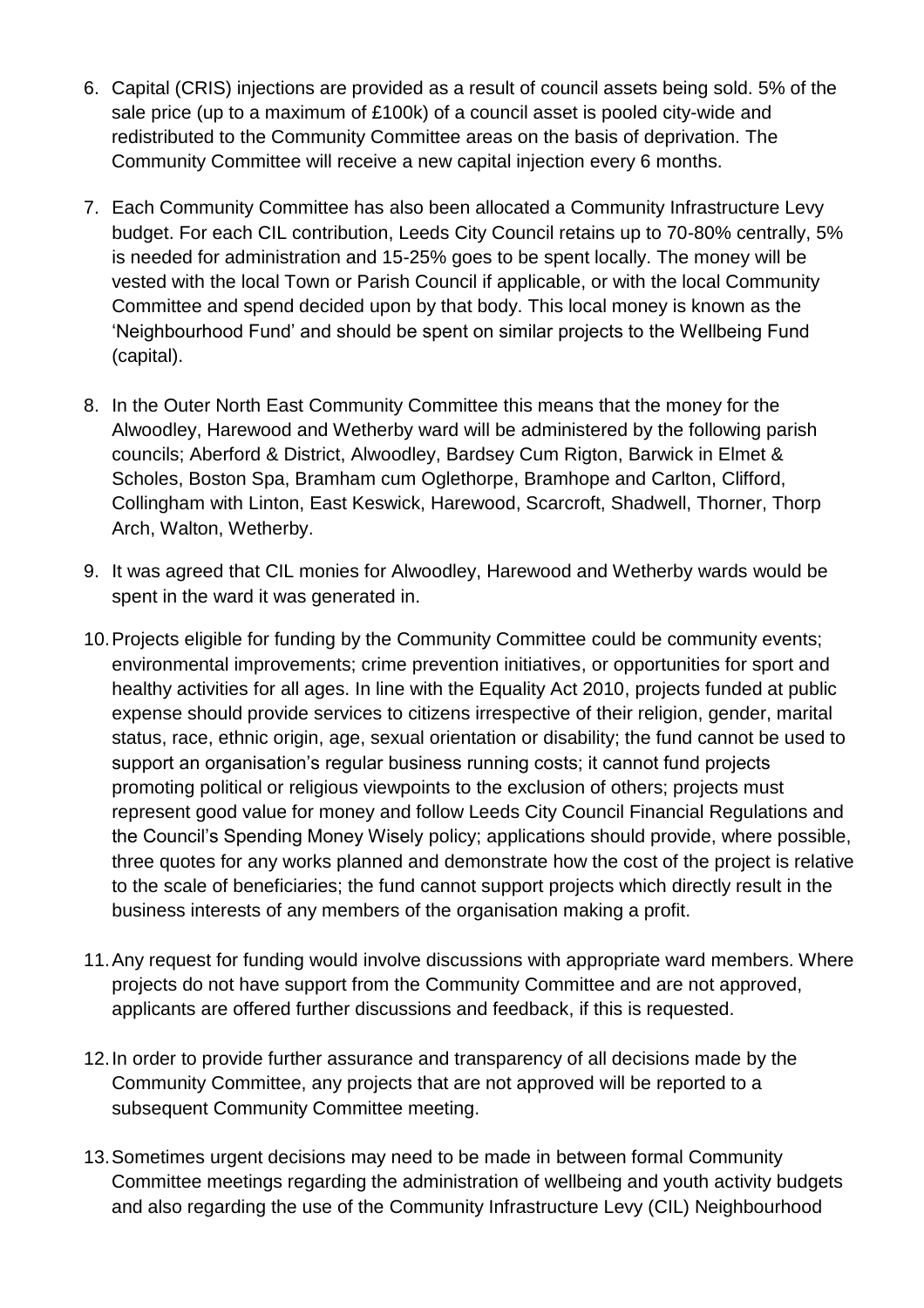Fund which has been allocated to the Community Committee. Alongside the Committee, designated officers have delegated authority from the Director of Communities, Housing and Environment to take such decisions.

14.Members are reminded that the necessary scrutiny of applications to satisfy our own processes, financial regulations and audit requires the deadline for receipt of completed applications to be at least five weeks prior to any Community Committee. Some applications will be approved via Delegated Decision Notice (DDN) following consultation with Members outside of the Community Committee meeting cycle.

# **Wellbeing Budget Position 2021/22**

- 15.The total revenue budget approved by Executive Board for 2020/21 was **£52,220**. **Table 1** shows a carry forward figure of **£96,696** which includes underspends from projects completed in 2020/21. **£74,865** represents wellbeing allocated to projects in 2020/21 and not yet completed. The total revenue funding available to the Community Committee for 2021/22 is therefore **£74,050**. A full breakdown of the projects approved or ring-fenced is available on request.
- 16.It is possible that some of the projects may not use their allocated spend. This could be for several reasons, including the project no longer going ahead, the project not taking place within the dates specified in the funding agreement, or failure to submit monitoring reports. Due to this the final revenue balance may be greater than the amount specified in Table 1.
- 17.The Community Committee is asked to note that there is currently a remaining balance of **£ £29,909.** A full breakdown of the projects is listed in Table 1 and is available on request.

| <b>INCOME: 2021/22</b>                               | £52,220 |
|------------------------------------------------------|---------|
| <b>Balance brought forward from previous</b><br>year | £96,969 |
| Less projects brought forward from<br>previous year  | £74,865 |
| <b>TOTAL AVAILABLE: 2021/22</b>                      | £74,050 |
|                                                      |         |

|                                            |         | <b>Ward Split</b> |                 |                 |
|--------------------------------------------|---------|-------------------|-----------------|-----------------|
| <b>Ward Projects</b>                       | £       | <b>Alwoodely</b>  | <b>Harewood</b> | <b>Wetherby</b> |
| <b>Communal Shed</b>                       | £500    | £0                | £0              | £500            |
| Litter Bins in Slaid Hill                  | £460    | £460              | £0              | £0              |
| Raby Park Fencing                          | £1,448  | £0                | £0              | £1,448          |
| <b>Small Grants</b>                        | £1,500  | £0                | £500            | £1,000          |
| <b>Community Engagement</b>                | £750    | £0                | £250            | £500            |
| <b>Skips</b>                               | £1,200  | £0                | £600            | £600            |
| <b>Alwoodley Grit Bins</b>                 | £10,000 | £10,000           | £0              | £0              |
| Harewood Environmental Fund                | £10,000 | £0                | £10,000         | £0              |
| <b>Wetherby Grit Bins</b>                  | £3,000  | £0                | £0              | £3,000          |
| Millennium Green Wellbeing Project         | £4,000  | £0                | £4,000          | £0              |
| Wetherby Methodist Community Centre WIFI   | £1,000  | £0                | £0              | £1,000          |
| <b>Grant for Professional Staff - PHAB</b> | £591    | 169               | £338            | £84             |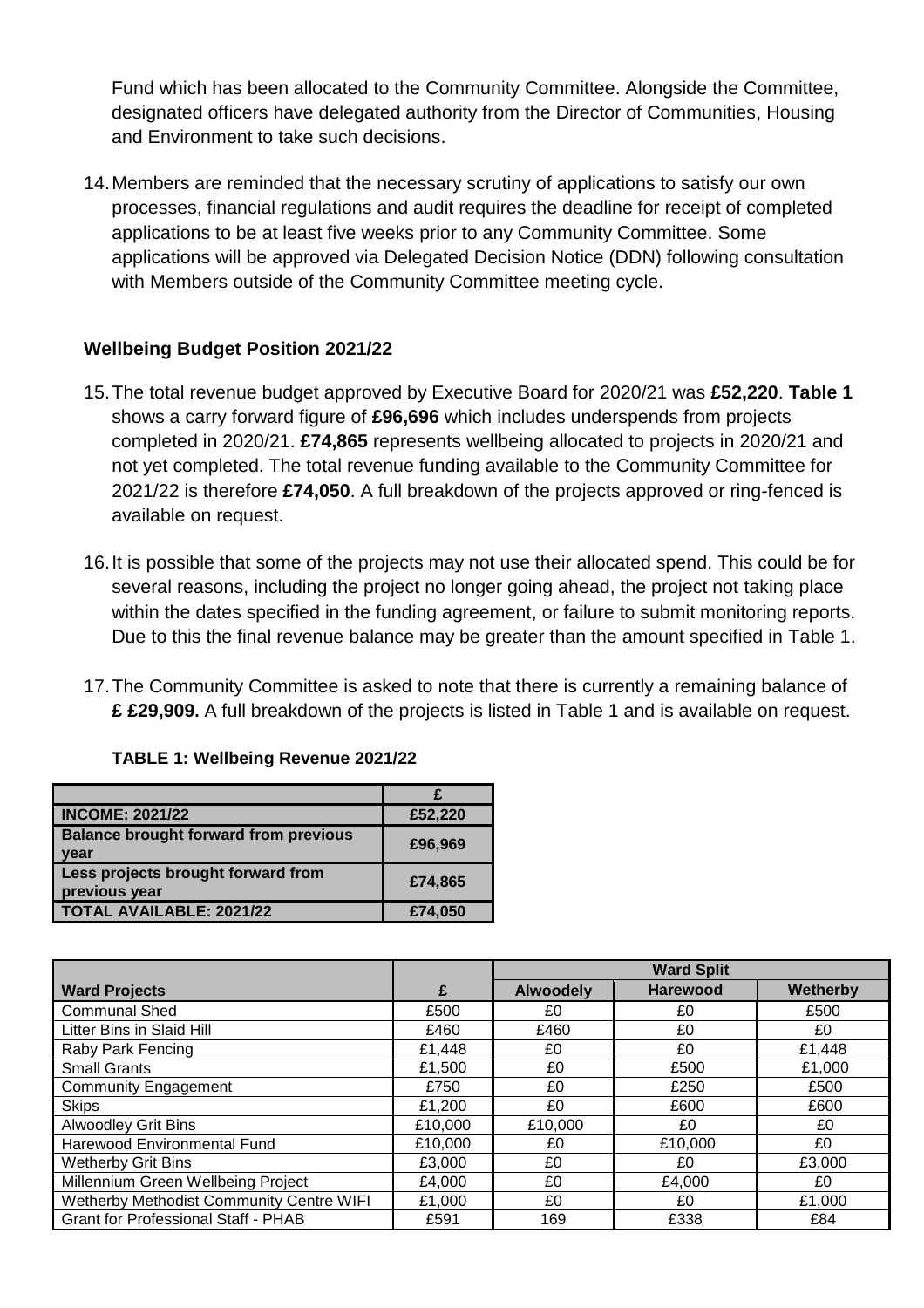| <b>Alwoodley Speeding Project</b>                | £2.500  | £2.500  | £0      | £0      |
|--------------------------------------------------|---------|---------|---------|---------|
| Harewood and Wetherby Speeding Projects          | £5.000  | £0      | £2.500  | £2.500  |
| Wetherby Arts Festival 21                        | £1.500  | £0      |         | £1,500  |
| Total Amount Approved                            | £43,449 | £13,129 | £18,188 | £12.132 |
| <b>Actual Remaining Balance (Total/Per ward)</b> | £29,909 | £11,924 | £3.657  | £14,327 |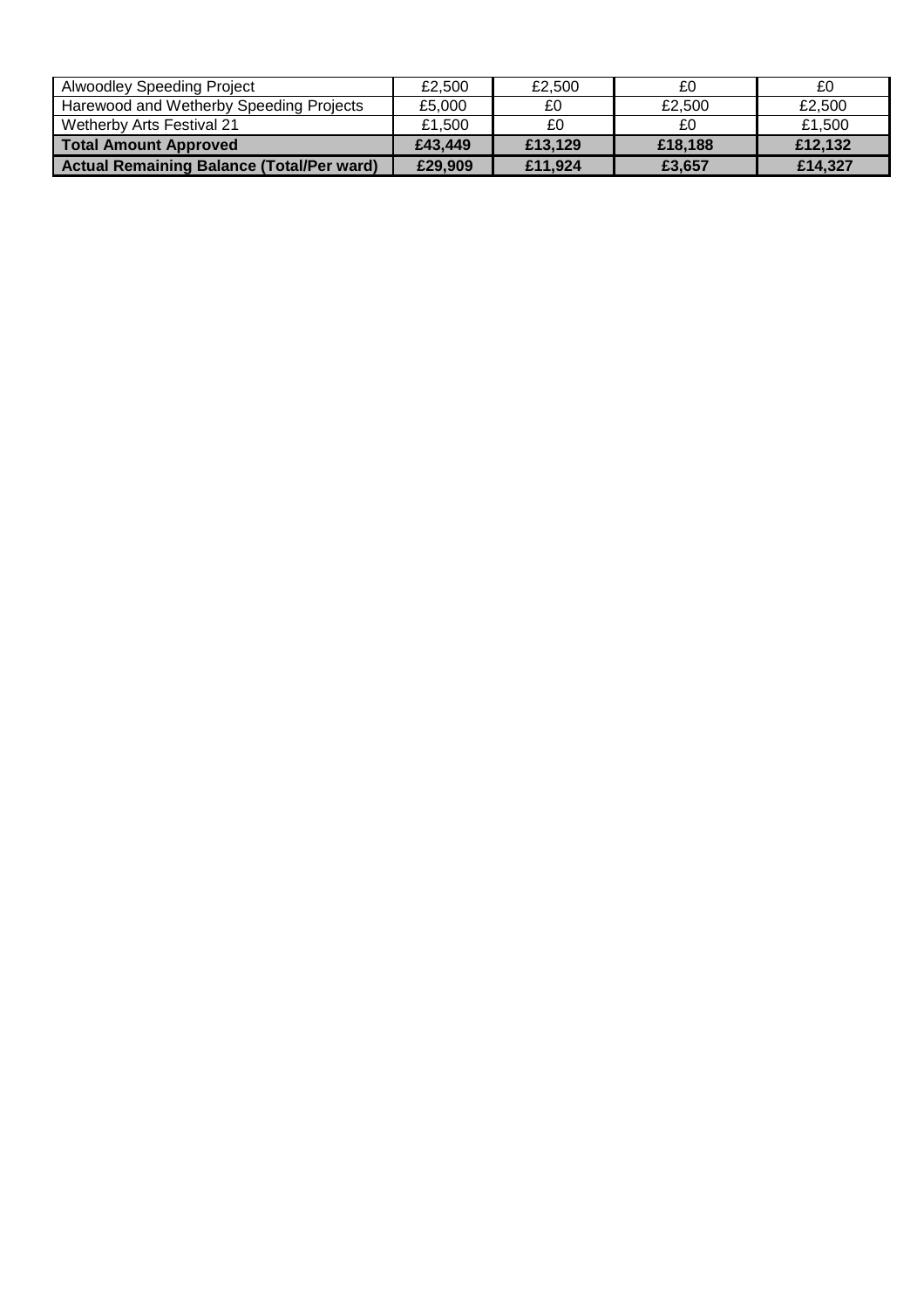#### **Wellbeing and Capital Projects for Consideration and Approval**

- 18.The following projects are presented for Members' consideration:
- 19.**Project Title**: Community Engagment (ring fenced) **Name of Group or Organisation:** Alwoodley Councillors **Total Project Cost**: **£200 Amount proposed: £200 Wards covered: Alwoodley**

**Project Description**: To provide a pot of money from which payments for items including but not limited to; room hire, refreshments, advertising and products or services used for engaging with the local community can be paid.

**Community Committee Priorities:** This project covers all the committees' priorities and this is dependent of the projects that the committee receives.

20.**Project Title**: Skips (ring fenced) **Name of Group or Organisation:** Alwoodley Councillors **Total Project Cost**: **£600 Amount proposed: £600 Wards covered: Alwoodley**

**Project Description**: To provide a pot of money from which skips for community cleans ups can be paid from.

**Community Committee Priorities:** Resilient Communities

21.**Project Title**: Grit Bins

**Name of Group or Organisation:** Harewood Councillors **Total Project Cost**: **£3,000 Amount proposed: £3,000 Wards covered: Harewood Project Description**: To provide a pot of money from which grit bins requests and refills can be paid from.

 **Community Committee Priorities:** Resilient Communities.

22. **Project Title**: Litter Bins for Throner Village **Name of Group or Organisation:** Communities Team / Cleaner Neighbourhoods Team **Total Project Cost**: **£545 Amount proposed: £545 Wards covered: Harewood**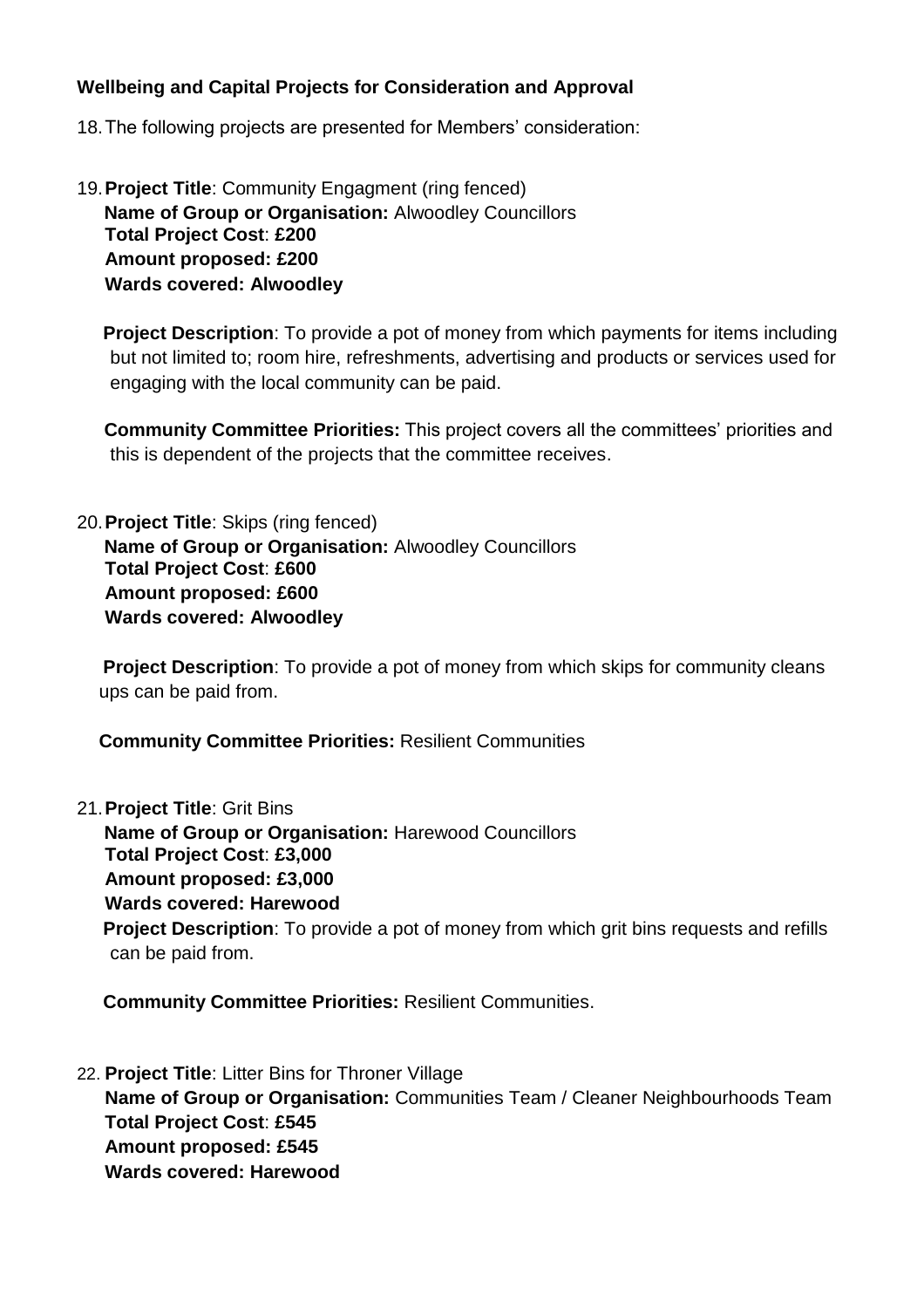**Project Description**: to install picnic benches and plan a variety of native and more climate sensitive changing shrubs and annual plants.

 **Community Committee Priorities:** Resilient Communities, Health & Wellbeing & Better Lives

#### **Delegated Decisions (DDN)**

- 23.Since the last Community Committee meeting on 5 July 2021, all the projects listed below have been considered and approved by DDN:
	- a) Wetherby Arts Festival 2021

## **Declined Projects**

24.Since the last Community Committee meeting on 5 July 2021, there has been no project which has been declined.

## **Youth Activities Fund Position 2021/22**

- 25.The total available for spend in Outer North East Community Committee in 2021/22, including carry forward from previous year, is **£102,299**.
- 26.The Community Committee is asked to note that so far, a total of **£59,476** has been allocated to projects, as listed in **Table 2**.
- 27. The Community Committee is also asked to note that there is a remaining balance of **£42,832** in the Youth Activity Fund. A full breakdown of the projects is available on request.

# **TABLE 2: Youth Activities Fund 2021/22**

|                                                                               |                            | <b>Ward Split</b><br>8-17 Population |                 |                 |
|-------------------------------------------------------------------------------|----------------------------|--------------------------------------|-----------------|-----------------|
|                                                                               | <b>Total</b><br>allocation | <b>Alwoodley</b>                     | <b>Harewood</b> | <b>Wetherby</b> |
| <b>Income 2021/22</b>                                                         | £35,500                    | £13,617                              | £10,923         | £10,958         |
| Carried forward from previous year                                            | £77,311                    | £22,820                              | £25,625         | £28,865         |
| Total available (including brought forward<br>balance) for schemes in 2021/22 | £112,811.85                | £36,437                              | £36,549         | £39,824         |
| Schemes approved in previous year to be<br>delivered this year 2021/22        | £10,512.34                 | £0                                   | £3,506          | £7,006          |
| Total available budget for this year 2021/22                                  | £102,299.51                | £36,437                              | £33,043         | £32,818         |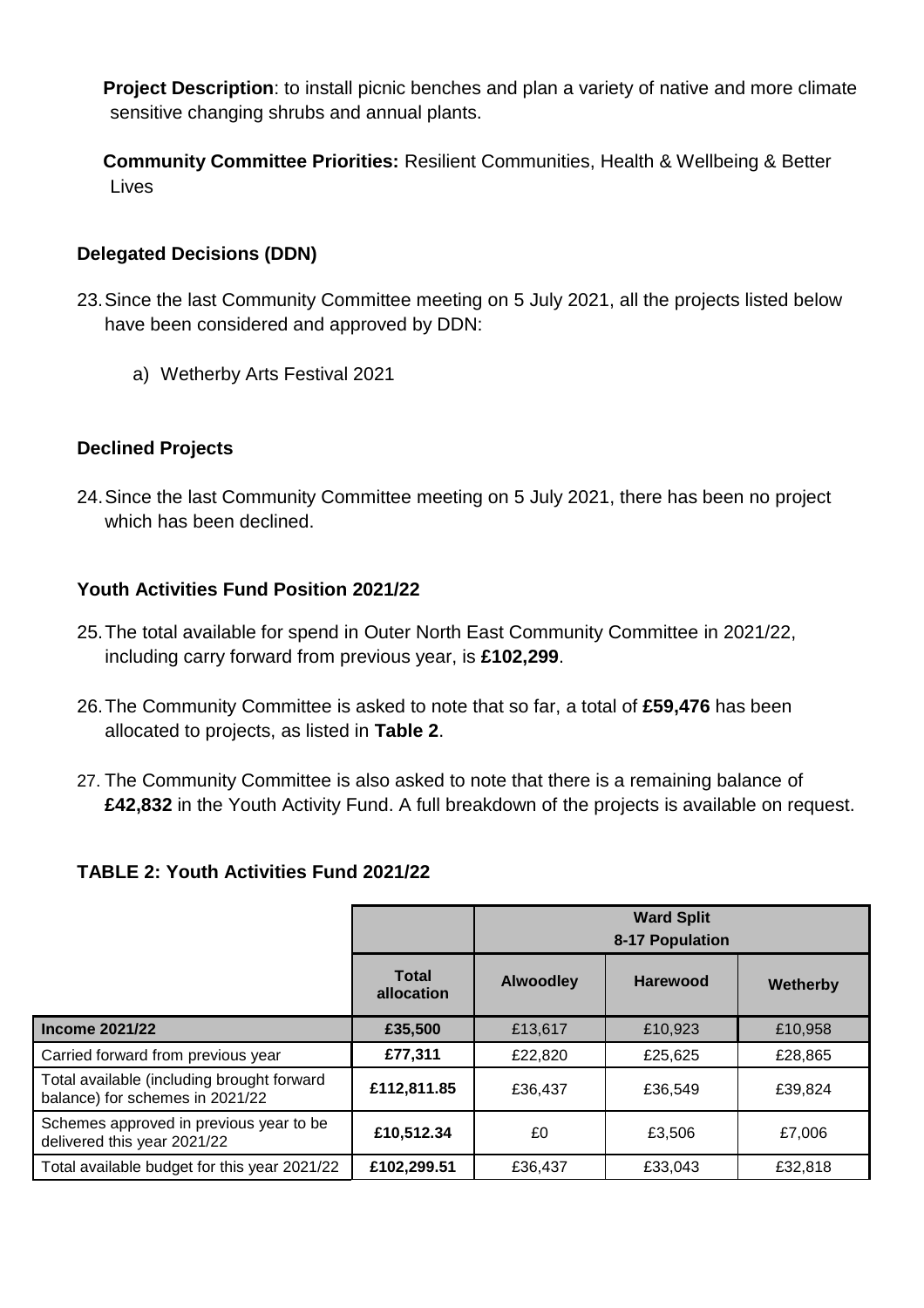| <b>Projects 2021/22</b>                           | <b>Amount</b><br>requested<br>from YAF | <b>Alwoodley</b> | <b>Harewood</b> | Wetherby |
|---------------------------------------------------|----------------------------------------|------------------|-----------------|----------|
| Scarcroft Cricket Club Junior Coaching            | £7,536                                 | £0               | £7,536          | £0       |
| Youth Summit Project Ringfence                    | £10,000                                | £0               | £5,000          | £5,000   |
| Leeds Rhinos Summer Camps                         | £16,080                                | £16,080          | £0              | £0       |
| Mini Breeze - Wetherby                            | £3,650                                 | £0               | £0              | £3,650   |
| Tee Time Tennis 2021                              | £6,075                                 | £0               | £6,075          | £0       |
| The Tempo FM Radio Academy                        | £3,500                                 | £0               | £0              | £3.500   |
| Zone and Away                                     | £5,150                                 | £5,150           | £0              | £0       |
| Mini Breeze - Alwoodley                           | £3,650                                 | £3,650           | £0              | £0       |
| Equipment Storage for 1st Clifford Scout<br>Group | £3,835                                 | £0               | £0              | £3,835   |
| <b>Total spend against projects</b>               | £59,476                                | £24,880          | £18,611         | £15,985  |
| Remaining balance per ward                        | £42,823                                | £11,557          | £14,432         | £16,833  |

## **Capital Budget 2020/21**

28.The Outer North East Community Committee has a capital budget of **£15,695** available to spend, as a result of new capital injection in May 2021 of £6,600. Members are asked to note the capital allocation broken down by ward and summarised in **Table 3**.

#### **TABLE 3: Capital 2021/22**

|                                     | $\ddot{\phantom{1}}$ | <b>Alwoodley</b> | <b>Harewood</b> | Wetherby |
|-------------------------------------|----------------------|------------------|-----------------|----------|
| <b>Balance remaining (per ward)</b> | £15,695              | £2,487           | £7,621          | £5,587   |

#### **Community Infrastructure Levy (CIL) Budget 2020/21**

29.The Community Committee is asked to note that there is **£0** total payable to the Outer North East Community Committee).

#### **Monitoring Information**

30.As part of their funding agreements, all projects which have had funding approved by the Community Committee are required to provide update reports on the progress of their project. These reports are so that the Community Committee can measure the impact the project has had on the community and the value for money achieved.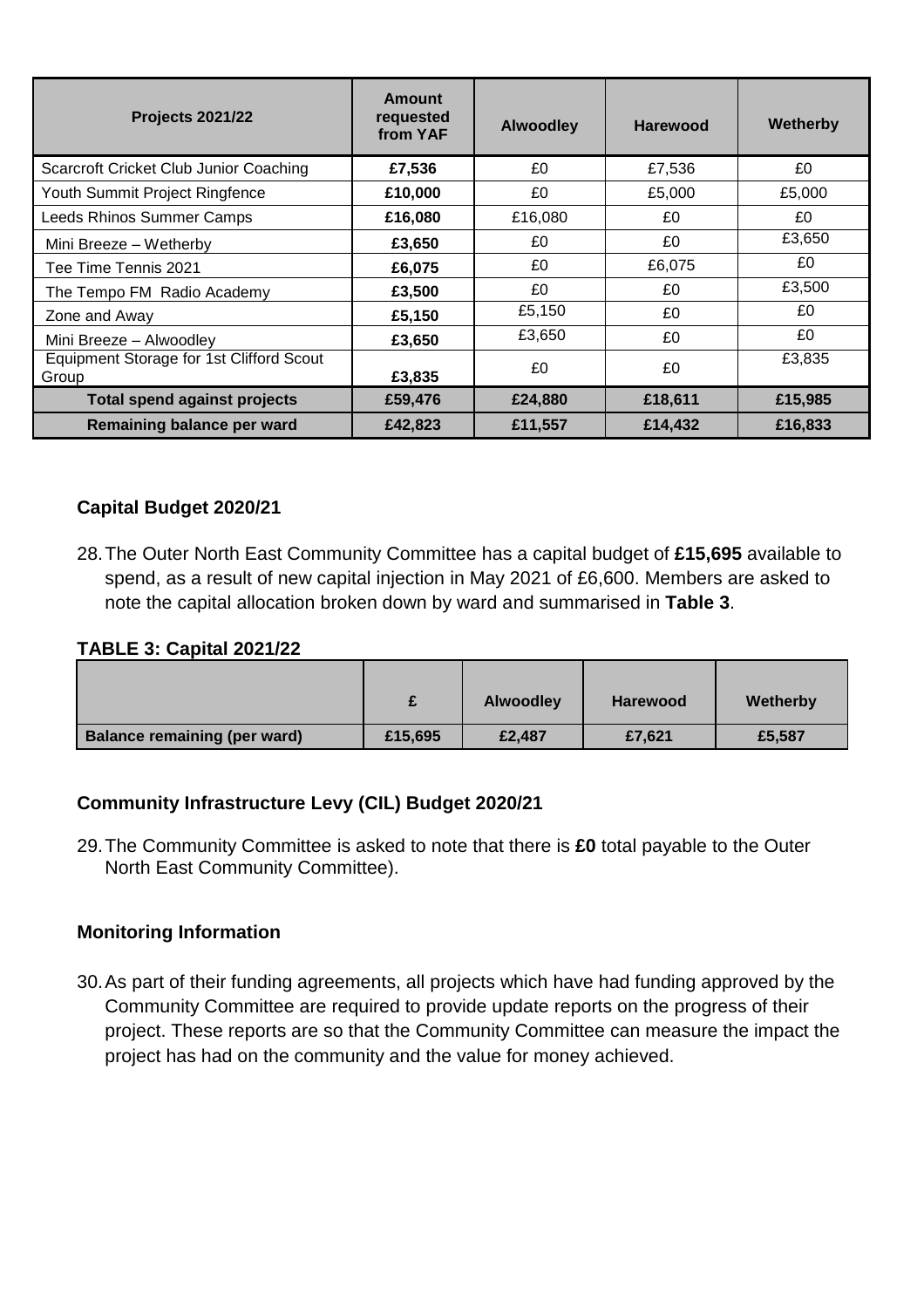## **Corporate Considerations**

#### **Consultation and Engagement**

31.The Community Committee has previously been consulted on the projects detailed within the report.

## **Equality and Diversity/Cohesion and Integration**

32.All wellbeing funded projects are assessed in relation to Equality, Diversity, Cohesion and Integration. In addition, the Communities Team ensures that the wellbeing process complies with all relevant policies and legislation.

## **Council Polices and City Priorities**

- 33.Projects submitted to the Community Committee for wellbeing funding are assessed to ensure that they are in line with Council and City priorities as set out in the following documents:
	- 1. Vision for Leeds 2011 30
	- 2. Best City Plan
	- 3. Health and Wellbeing City Priorities Plan
	- 4. Children and Young People's Plan
	- 5. Safer and Stronger Communities Plan
	- 6. Leeds Inclusive Growth Strategy

#### **Resources and Value for Money**

34.Aligning the distribution of community wellbeing funding to local priorities will help to ensure that the maximum benefit can be provided.

# **Legal Implications, Access to Information and Call In**

35.There are no legal implications or access to information issues. This report is not subject to call in.

#### **Risk Management**

36. Risk implications and mitigation are considered on all wellbeing applications. Projects are assessed to ensure that applicants are able to deliver the intended benefits.

#### **Recommendations**

37.Members are asked to review the minimum condition as set out in paragraph 14 of this report, consider whether any amendments or additions are required, and approve such conditions for operation in 2021/2022. These conditions would need to be satisfied prior to an urgent delegated decision being taken in between formal Community Committee meetings in respect of the administration of Wellbeing and Youth Activity.